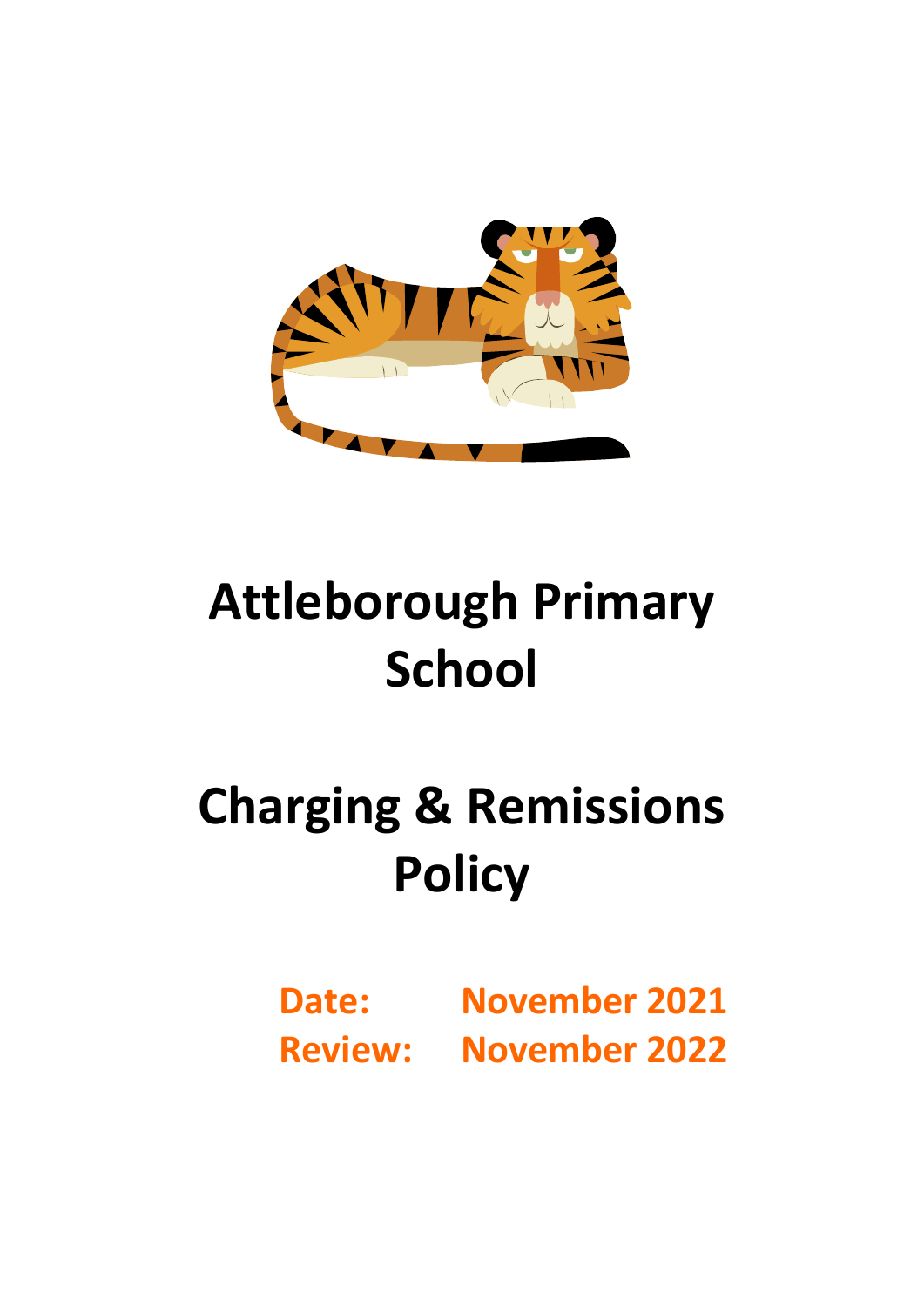#### **Purpose**

We believe that *all our pupils should have an equal opportunity to benefit from school activities and visits (curricular and extra curricular) independent of their parents'/carers' financial means. This charging and remissions policy describes how we will do our best to ensure a good range of visits and activities is offered and, at the same time, try to minimise the financial barriers which may prevent some pupils taking full advantage of the opportunities.*

## **Relationship to other school policies**

The policy complements the school's equality policy, curriculum policy, educational visits policy and the teaching and learning policy.

## **Roles and responsibilities of headteacher, other staff, governors**

The headteacher, staff and governors will ensure that the following applies:

## **1. No charges will be made for;**

- education provided during school hours (including the supply of any materials, books, instruments or other equipment)
- education provided outside school hours if it is part of the National Curriculum, or part of a syllabus for a prescribed public examination that the pupil is being prepared for at the school, or part of the school's basic curriculum for religious education
- tuition for pupils learning to play musical instruments (or singing) if the tuition is required as part of the National Curriculum, or part of a syllabus for a prescribed public examination that the pupil is being prepared for at the school
- entry for a prescribed public examination, if the pupil has been prepared for it at the school
- examination re-sit(s) if the pupil is being prepared for the re-sit(s) at the school
- education provided on any trip that takes place during school hours
- education provided on any trip that takes place outside school hours if it is part of the National Curriculum, or part of a syllabus for a prescribed public examination that the pupil is being prepared for at the school, or part of the school's basic curriculum for religious education
- supply teachers to cover for those teachers who are absent from school accompanying pupils on a residential trip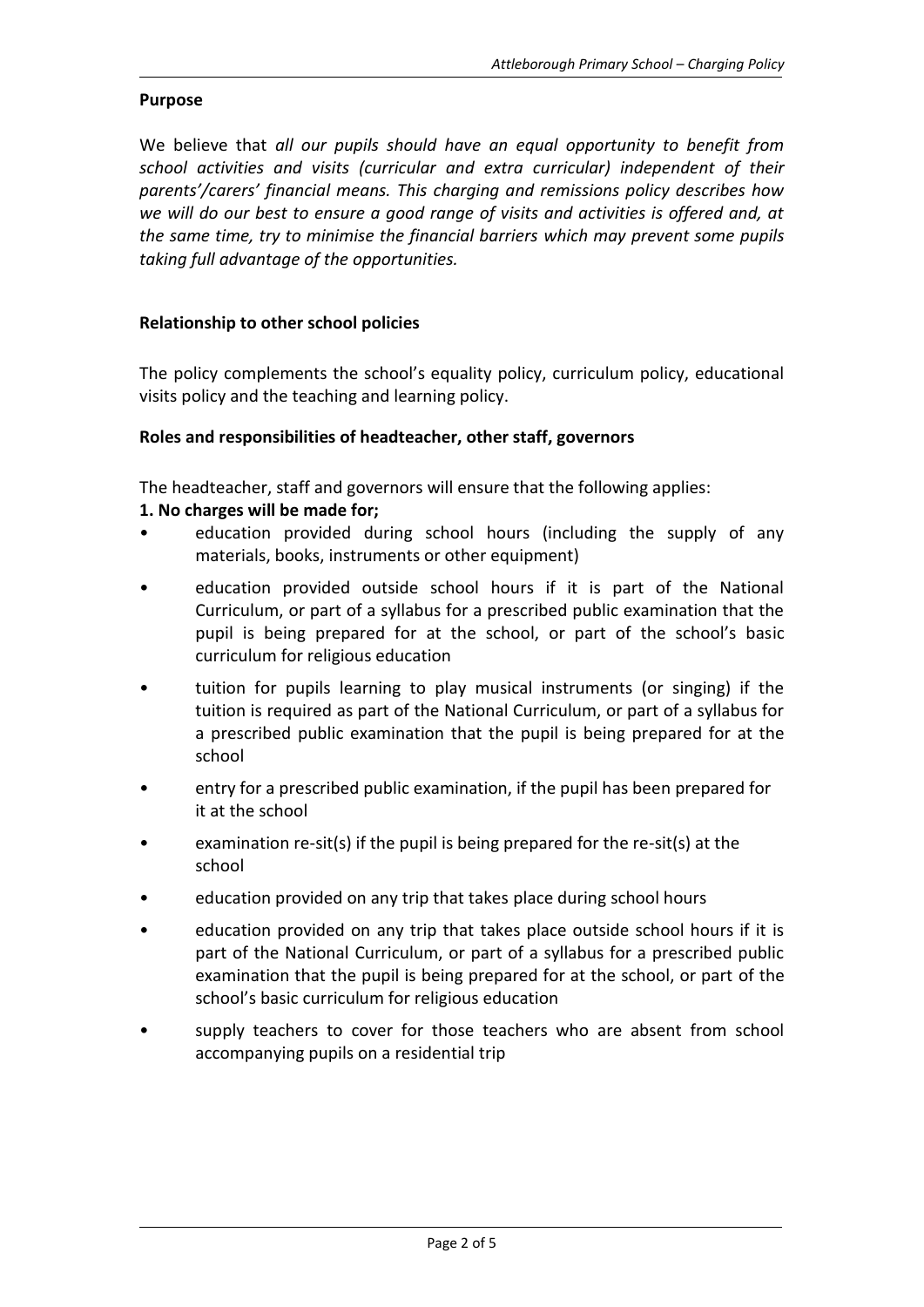## 2. **Activities for which charges may be made;**

*Activities which can be charged for (with the exception of board and lodging for residential trips) are regarded as "optional extras". Charges will not exceed the actual cost (per pupil) of provision*

## *Activities outside school hours*

Non-residential activities (other than those listed in 1 above) which take place outside school hours, but only if the majority of the time spent on that activity takes place outside school hours (time spent on travel counts in this calculation if the travel itself occurs during school hours).

All non-residential activities which take place wholly, or mainly **outside school hours**, where the child's participation has been agreed in advance by the parent. Visits which take place wholly or mainly within school hours cannot be charged for by the School, except for Board and lodging when the visit is residential.

## *Residential activities*

Board and lodgings **in all cases** where a school activity involves pupil in a night away from home. However, pupils whose parents/carers are in receipt of certain benefits (see point 3 below) may not be charged for board and lodging costs.

The **full** cost of residential activities which take place wholly, or mainly **outside school hours**, where the child's participation has been agreed in advance by the parent. The charge will include the cost of travel, entrance fees, insurance, books, equipment, instruments, materials and any staff (teaching or non-teaching) engaged specifically for the activity.

Residential trips deemed to take place outside school time (other than for those activities listed in 1 above).

## *Is a residential trip in or out of school time?*

If the number of school sessions on a residential trip is equal to or greater than 50 percent of the number of half days spent on the trip it is deemed to have taken place during school hours (even if some activities take place late in the evening). Whatever the starting and finishing times of the school day, regulations require that the school day is divided into two sessions. A "half day" means any period of 12 hours ending with noon or midnight on any day.

When any trip is arranged parents/carers will be notified of the policy for allocating places.

• Instrumentation tuition requested by parents for groups of 4 or less, unless it is required as part of the National Curriculum, or forms part of the syllabus for an approved public examination.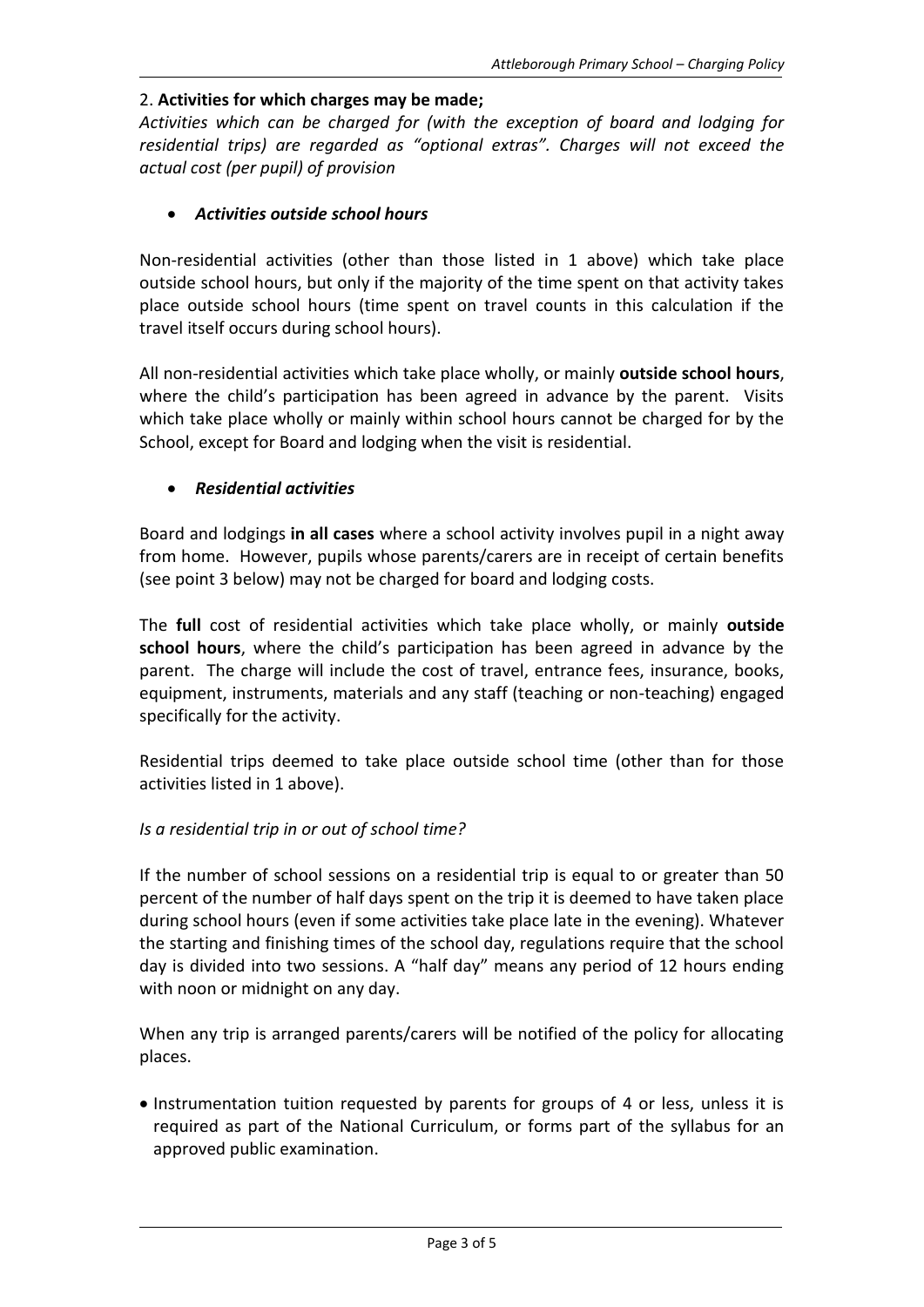- Ingredients and materials needed for practical subjects (eg cooking, art and C.D.T), **but only if** parents indicate in advance a wish to receive the finished product.
- The cost of travel when a pupil makes use of transport **not** provided by the Education Authority or School to travel **direct** from home to an activity sanctioned, though not provided, by the Education Authority or School.
- Public Examinations charges are made for the entry of a pupil for a prescribed examination for which he/she has not been prepared by the school, or where the pupil entered for examinations in the same subject with two examination boards.

## **3. Families qualifying for remission or help with charges**

In order to remove financial barriers from disadvantaged pupils, the governing body has agreed that some activities and visits where charges can legally be made will be offered at no charge or a reduced charge to parents/carers in particular circumstances. This remissions policy sets out the circumstances in which charges will be waived. Criteria for qualification for remission are given below.

## **Category A**

Parents/carers in receipt of:

- Income Support
- Income-based Jobseekers Allowance
- Income-related Employment and Support Allowance
- Support from NASS (National Asylum Support Service) under part 6 of the Immigration and Asylum Act 1999
- The guarantee element of State Pension Credit
- Child Tax Credit (with no Working Tax Credit) with an annual income as per latest Government policy
- Working Tax Credit run-on
- Universal Credit

Additional categories of parents/carers may claim help with some costs in some circumstances

## **4. Additional considerations**

The governing body recognises its responsibility to ensure that the offer of activities and educational visits does not place an unnecessary burden on family finances. To this end we will try to adhere to the following guidelines:

- where possible we shall publish a list of visits (and their approximate cost) at the beginning of the school year so that parents/carers can plan ahead
- we have established a system for parents/carers to pay in instalments
- when an opportunity for a trip arises at short notice it will be possible to arrange to pay by instalments beyond the date of the trip
- we acknowledge that offering opportunities on a "first pay, first served" basis discriminates against pupils from families on lower incomes and we will avoid